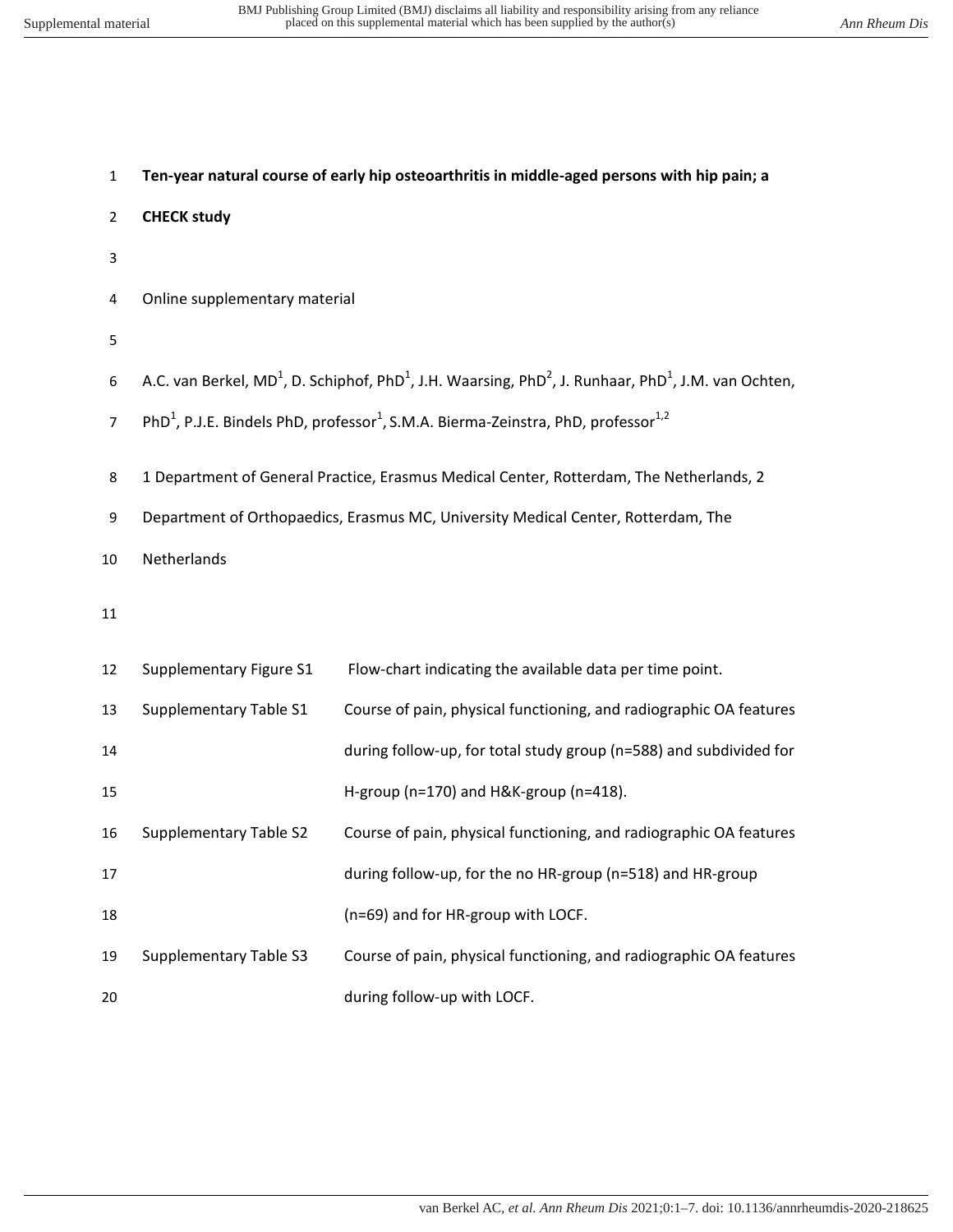



41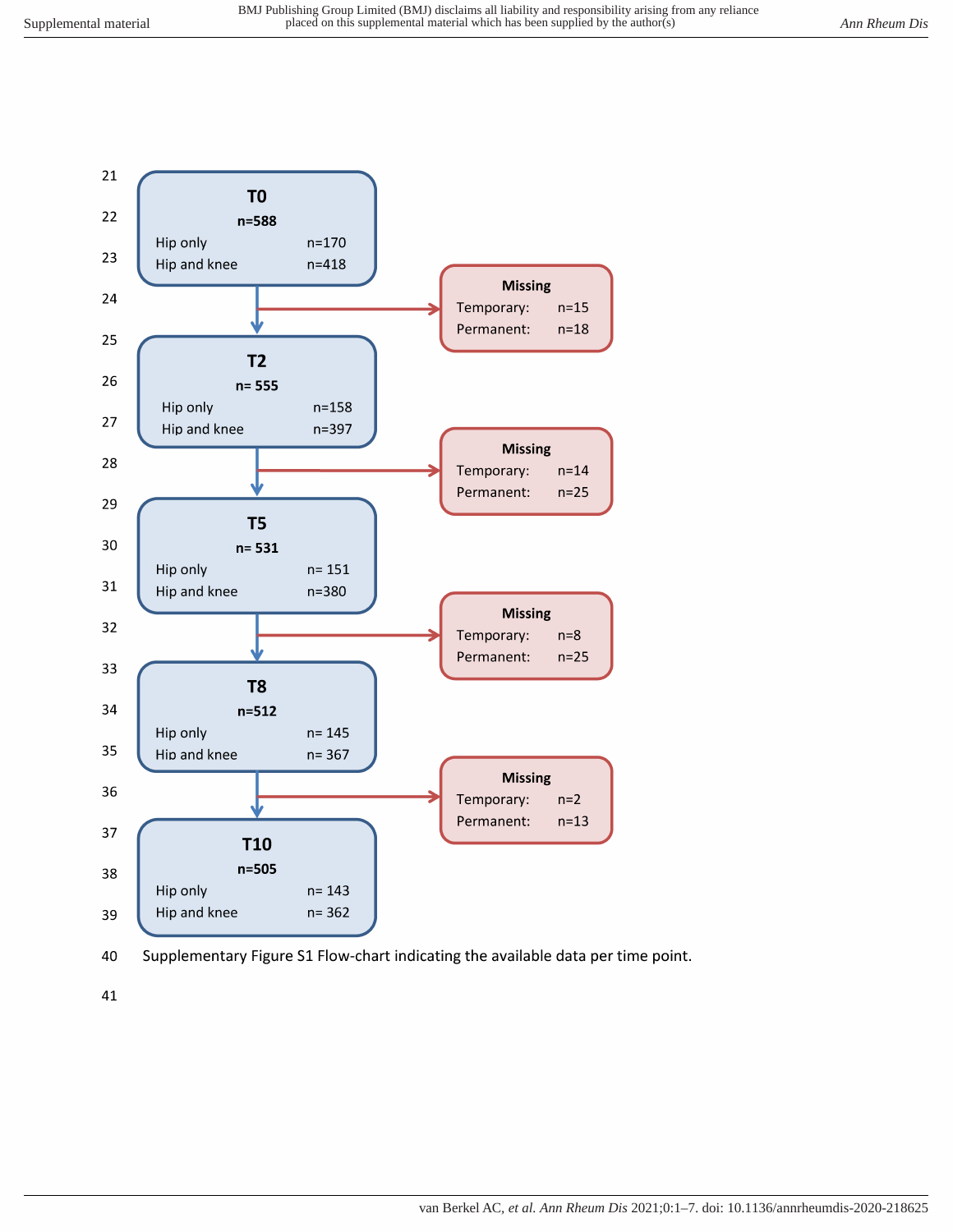- 42 Supplementary Table S1. Course of pain, physical functioning, and radiographic OA features
- 43 during follow-up, for total study group (n=588) and subdivided for H-group (n=170) and H&K-
- 44 group (n=418).

|                                      | <b>Baseline</b>      | <b>T2</b>           | T <sub>5</sub>      | T <sub>8</sub>       | <b>T10</b>          |
|--------------------------------------|----------------------|---------------------|---------------------|----------------------|---------------------|
| WOMAC, mean (sd)                     |                      |                     |                     |                      |                     |
| - Pain (0-20)                        | $5.4$ ( $\pm 3.4$ )  | $5.2$ ( $\pm 3.5$ ) | $5.1$ ( $\pm 4.0$ ) | $4.5$ ( $\pm 3.6$ )  | $4.7 (\pm 3.8)$     |
| H-group<br>$\circ$                   | $4.8 (\pm 3.2)$      | $4.3$ ( $\pm 3.5$ ) | $4.3 \ (\pm 3.9)$   | $3.5$ ( $\pm 3.4$ )  | $3.6 (\pm 3.4)$     |
| H&K-group<br>$\circ$                 | $5.7$ ( $\pm 3.5$ )  | $5.5$ ( $\pm 3.5$ ) | 5.4 $(\pm 4.0)$     | $4.9$ ( $\pm 3.6$ )  | $5.1 (\pm 3.9)$     |
| - Stiffness (0-8)                    | $2.8 (\pm 1.7)$      | $2.6 \ (\pm 1.6)$   | $2.8 (\pm 1.8)$     | $2.4$ ( $\pm 1.8$ )  | $2.6 (\pm 1.9)$     |
| H-group<br>$\circ$                   | $2.5$ ( $\pm$ 1.7)   | $2.3$ ( $\pm 1.6$ ) | $2.5$ ( $\pm 1.8$ ) | $2.1 (\pm 1.6)$      | $2.1 (\pm 1.8)$     |
| H&K-group<br>$\circ$                 | $2.9$ ( $\pm$ 1.7)   | $2.7$ ( $\pm 1.6$ ) | $2.9$ ( $\pm 1.8$ ) | $2.5$ ( $\pm 1.8$ )  | $2.7$ ( $\pm$ 1.9)  |
| - Physical function (0-68)           | $17.2$ ( $\pm$ 12.0) | $16.4 (\pm 12.0)$   | $17.6 \ (\pm 12.0)$ | $16.3$ (±13.0)       | $16.2 (\pm 13.1)$   |
| H-group<br>$\circ$                   | 14.7 (±11.1)         | $13.4 \ (\pm 10.9)$ | $14.3$ (±12.8)      | $12.4$ ( $\pm$ 11.5) | $12.2 \ (\pm 10.7)$ |
| H&K-group<br>$\circ$                 | $18.3$ ( $\pm$ 12.2) | $17.6 \ (\pm 12.3)$ | $18.8 \ (\pm 13.3)$ | $17.8 \ (\pm 13.2)$  | $17.8 (\pm 13.6)$   |
| NRS past week, mean (sd)             | $3.7 (\pm 2.1)$      | $3.7 (\pm 2.3)$     | $3.2 \ (\pm 2.6)$   | $2.7 (\pm 2.5)$      | $2.9$ ( $\pm 2.6$ ) |
| H-group<br>$\circ$                   | $3.4 (\pm 2.2)$      | $3.0 (\pm 2.4)$     | $3.0 (\pm 2.6)$     | $2.2 (\pm 2.3)$      | $2.5$ ( $\pm 2.5$ ) |
| H&K-group<br>$\circ$                 | $3.8 (\pm 2.1)$      | $4.0 (\pm 2.2)$     | $3.2 \ (\pm 2.6)$   | $2.9$ ( $\pm 2.5$ )  | $3.1 (\pm 2.6)$     |
| Use any pain medication, n (%)       | 250 (43)             | 263 (48)            | 251(47)             | 250 (49)             | 249 (50)            |
| H-group<br>$\circ$                   | 63 (38)              | 61 (39)             | 61(40)              | 55 (38)              | 57 (40)             |
| H&K-group<br>$\circ$                 | 187 (46)             | 202 (52)            | 190 (50)            | 195 (53)             | 192 (54)            |
| Hip pain, n (%)                      | 588 (100)            | 374 (68)            | 301 (57)            | 267 (54)             | 247 (51)            |
| H-group<br>$\circ$                   | 170 (100)            | 114 (73)            | 90(61)              | 71 (53)              | 57 (44)             |
| H&K-group<br>$\circ$                 | 418 (100)            | 260 (66)            | 211 (56)            | 196 (54)             | 190 (53)            |
| Knee pain, n (%)                     | 418 (71)             | 361 (65)            | 327 (62)            | 297 (58)             | 264 (53)            |
| H-group<br>$\circ$                   | 0(0)                 | 58 (37)             | 60(40)              | 56 (39)              | 50 (37)             |
| H&K-group<br>$\circ$                 | 418 (100)            | 303 (77)            | 267 (70)            | 241 (66)             | 214 (60)            |
| Morning stiffness (hip) <60 min,     |                      |                     |                     |                      |                     |
| n (%)                                | 326 (55)             | 287 (52)            | 272 (51)            | 239 (47)             | 228 (45)            |
| H-group<br>$\circ$                   | 101 (59)             | 85 (54)             | 77 (51)             | 61(42)               | 58 (41)             |
| H&K-group<br>$\circ$                 | 225 (54)             | 202 (51)            | 195 (52)            | 178 (49)             | 170 (47)            |
| Physically active (>30 min) for ≥3   |                      |                     |                     |                      |                     |
| times a week, n (%)                  | 316 (55)             | 319 (60)            | 292 (56)            | 296 (58)             | 276 (56)            |
| H-group<br>$\circ$                   | 103 (62)             | 90 (58)             | 78 (52)             | 81(57)               | 80 (56)             |
| H&K-group<br>$\circ$                 | 213 (53)             | 229 (60)            | 214(57)             | 215 (59)             | 196 (56)            |
| Cumulative sum of HR, n (%)          | 0(0)                 | 13(2)               | 41(7)               | 58 (10)              | 69 (12)             |
| H-group<br>$\circ$                   | 0(0)                 | 8(5)                | 26(15)              | 33 (19)              | 38 (22)             |
| H&K-group<br>$\circ$                 | 0(0)                 | 5(1)                | 15(4)               | 25(6)                | 31(7)               |
| Cumulative sum of KR, n (%)          | 0(0)                 | 0(0)                | 4(1)                | 9(2)                 | 10(2)               |
| H-group<br>$\circ$                   | 0(0)                 | 0(0)                | 0(0)                | 0(0)                 | 0(0)                |
| H&K-group<br>$\circ$                 | 0(0)                 | 0(0)                | 4(1)                | 9(2)                 | 10(2)               |
| K/L grade $\geq$ 2 either hip, n (%) | 110 (19)             | 128 (22)            | 151 (28)            | 183 (35)             | 253 (49)            |
| H-group<br>$\circ$                   | 38 (23)              | 40 (25)             | 48 (33)             | 54 (39)              | 64 (48)             |
| H&K-group<br>$\circ$                 | 72 (17)              | 88 (21)             | 103 (26)            | 129 (33)             | 189 (49)            |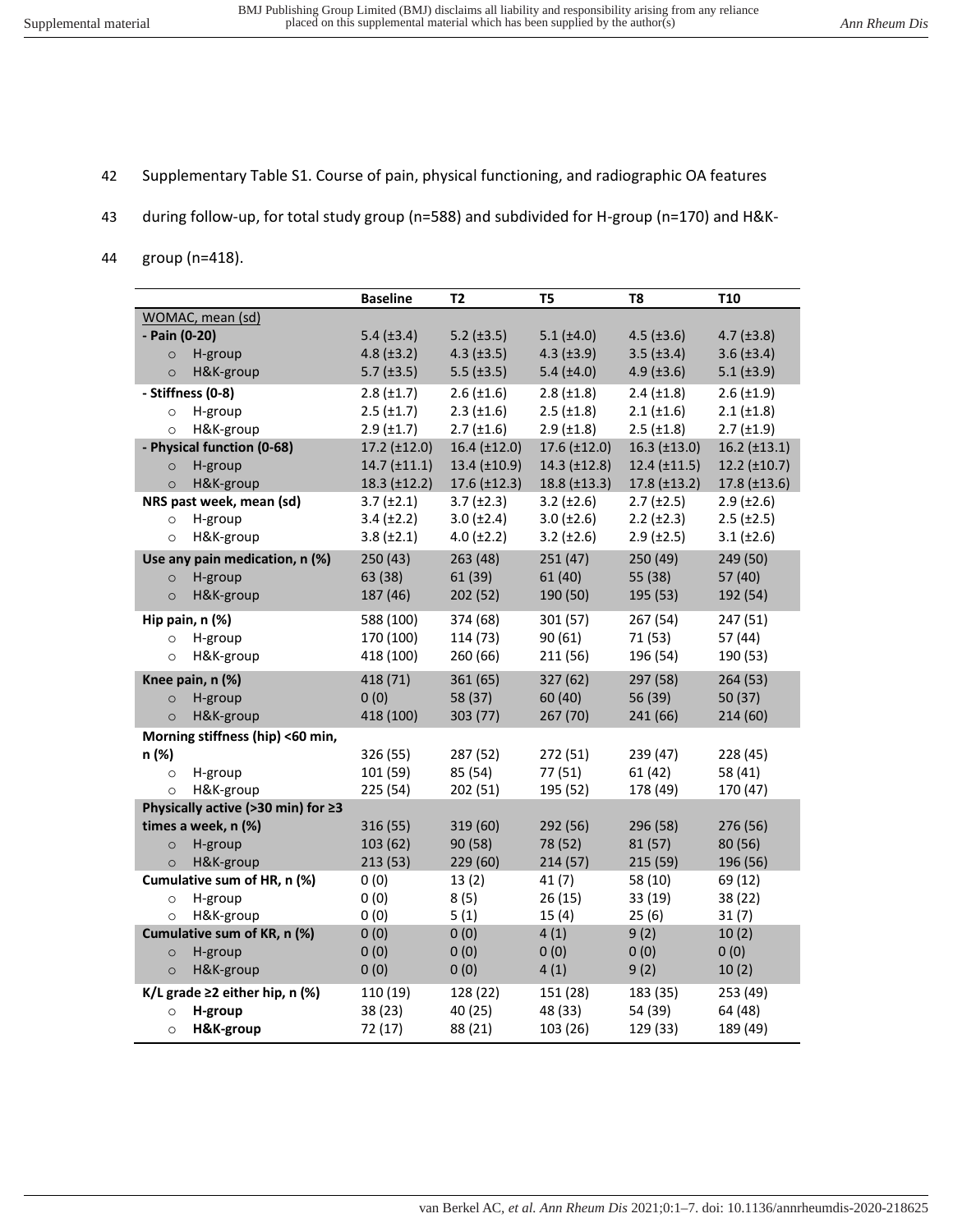| K/L grade $\geq$ 2 either knee, n (%)<br>H-group<br>$\circ$<br>H&K-group<br>$\circ$ | 76 (13)<br>14(8)<br>62(15)   | 119 (20)<br>22(14)<br>97(25) | 178 (37)<br>39(26)<br>157 (42) | 226(51)<br>59 (42)<br>195 (55)  | 294(69)<br>88 (63)<br>248 (70)  |
|-------------------------------------------------------------------------------------|------------------------------|------------------------------|--------------------------------|---------------------------------|---------------------------------|
| Clinical OA* either knee, n (%)<br>H-only<br>$\Omega$<br>H&K<br>$\circ$             | 206 (35)<br>0(0)<br>206 (50) | 278 (47)<br>16(9)<br>262(63) | 323 (55)<br>37(22)<br>286 (68) | 349 (59)<br>46 (27)<br>303 (73) | 366 (62)<br>51 (30)<br>315 (75) |
| Painful internal rotation either                                                    |                              |                              |                                |                                 |                                 |
| hip, $n$ $(\%)$                                                                     | 322(55)                      | 197 (36)                     | 190 (38)                       | 166 (36)                        | 179 (39)                        |
| H-only<br>$\circ$                                                                   | 101(60)                      | 61(41)                       | 51 (39)                        | 43 (36)                         | 49 (42)                         |
| H&K<br>$\Omega$                                                                     | 221(53)                      | 136(35)                      | 139 (38)                       | 123 (36)                        | 129 (38)                        |
| Painful external rotation either                                                    |                              |                              |                                |                                 |                                 |
| hip, $n$ $(\%)$                                                                     | 160 (35)                     | 86 (17)                      | 115 (20)                       | 86 (15)                         | 89 (20)                         |
| H-only<br>$\circ$                                                                   | 45 (34)                      | 28(20)                       | 31(25)                         | 26(23)                          | 22 (20)                         |
| H&K<br>$\circ$                                                                      | 115 (35)                     | 58 (16)                      | 84 (17)                        | 60(17)                          | 67 (20)                         |
| Painful flexion either hip, n (%)                                                   | 315(54)                      | 227(42)                      | 192 (39)                       | 149 (32)                        | 159 (35)                        |
| H-only<br>$\circ$                                                                   | 94 (56)                      | 65(43)                       | 48 (38)                        | 33 (29)                         | 39(35)                          |
| H&K<br>$\circ$                                                                      | 221 (54)                     | 162(41)                      | 144 (39)                       | 116 (33)                        | 120 (35)                        |

45 Values are: mean values ± the standard deviation, or number (percentages %). \*according to

46 the clinical criteria of the American College of Rheumatology; once those clinical ACR criteria

47 are satisfied, the case will be seen as clinical hip or knee OA. NRS= Numeric Rating Scale (0-10).

48 WOMAC = Western Ontario and McMaster osteoarthritis index. K/L= Kellgren and Lawrence

49 score.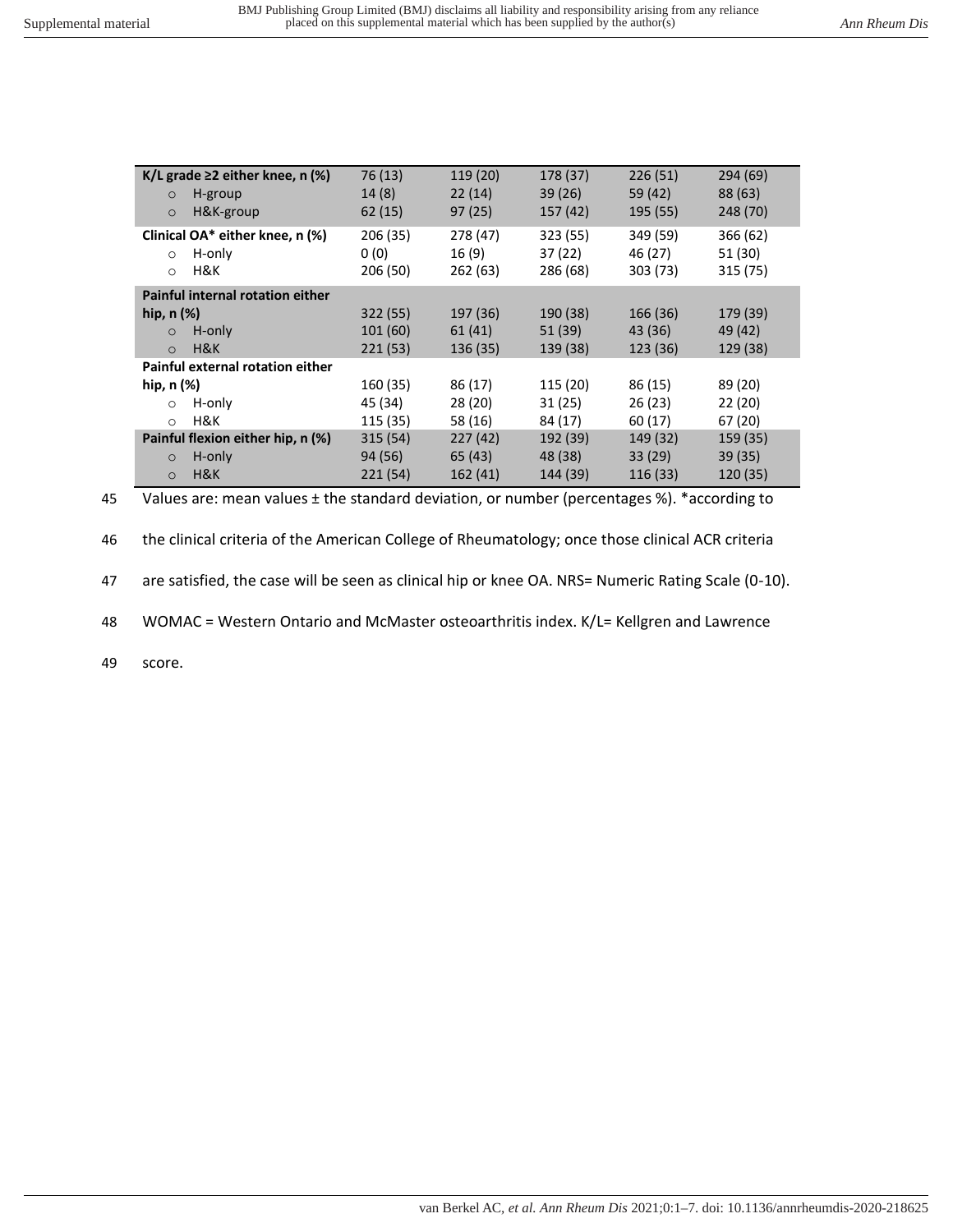- 50 Supplementary Table S2. Course of pain, physical functioning, and radiographic OA features
- 51 during follow-up, for the no HR-group (n=518) and HR-group (n=69) and for HR-group with
- 52 LOCF.

|                                          |                                        | <b>Baseline</b>      | T2                   | T5                   | T <sub>8</sub>      | <b>T10</b>           |  |
|------------------------------------------|----------------------------------------|----------------------|----------------------|----------------------|---------------------|----------------------|--|
|                                          | WOMAC, mean (sd)                       |                      |                      |                      |                     |                      |  |
| - Pain (0-20)                            |                                        |                      |                      |                      |                     |                      |  |
| ٠                                        | No HR-group                            | 5.4 $(\pm 3.4)$      | $5.1$ ( $\pm 3.5$ )  | $5.3 \ (\pm 4.0)$    | $4.7 \ (\pm 3.6)$   | $4.9$ ( $\pm 3.8$ )  |  |
| ٠                                        | HR-group                               | $5.7$ ( $\pm 3.9$ )  | $5.5$ ( $\pm 3.7$ )  | $4.0 (\pm 4.0)$      | $3.6 (\pm 3.8)$     | $3.1 (\pm 3.6)$      |  |
| ٠                                        | <sup>*</sup> HR-group with LOCF        | $5.7$ ( $\pm 3.9$ )  | $6.4$ ( $\pm 3.9$ )  | 6.9(±4.1)            | $7.1 (\pm 4.3)$     | 7.1 (±4.3)           |  |
|                                          | - Stiffness (0-8)                      |                      |                      |                      |                     |                      |  |
| ٠                                        | No HR-group                            | $2.8 \ (\pm 1.7)$    | $2.6 \, (\pm 1.6)$   | $2.9$ ( $\pm 1.8$ )  | $2.4 \ (\pm 1.8)$   | $2.6 \ (\pm 1.9)$    |  |
| ٠                                        | HR-group                               | $2.9$ ( $\pm 1.6$ )  | $2.6 \, (\pm 1.7)$   | $2.5$ ( $\pm 1.8$ )  | $2.1 (\pm 1.8)$     | $2.2 (\pm 2.0)$      |  |
| ٠                                        | <sup>#</sup> HR-group with LOCF        | 2.9(±1.6)            | 2.9(±1.7)            | $3.1 (\pm 1.8)$      | $3.1 (\pm 1.9)$     | 3.1 (±1.9)           |  |
|                                          | - Physical function (0-68)             |                      |                      |                      |                     |                      |  |
| ٠                                        | No HR-group                            | $16.9$ ( $\pm$ 11.9) | $16.1 (\pm 11.8)$    | $17.8 \ (\pm 13.3)$  | $16.8 \ (\pm 12.9)$ | $16.9$ ( $\pm$ 13.1) |  |
| ٠                                        | HR-group                               | $20.1 (\pm 12.5)$    | $18.5 \, (\pm 13.6)$ | $15.8 \, (\pm 13.2)$ | $13.3 \ (\pm 13.5)$ | $12.0 \ (\pm 12.2)$  |  |
|                                          | *HR-group with LOCF                    | $20.1$ ( $\pm$ 12.5) | 21.1 (±13.7)         | $23.9$ (±13.9)       | $24.9$ (±14.6)      | $24.9$ (±14.6)       |  |
|                                          | NRS past week, mean (sd)               |                      |                      |                      |                     |                      |  |
| ٠                                        | No HR-group                            | $3.6 \ (\pm 2.1)$    | $3.6 (\pm 2.2)$      | $3.2 \ (\pm 2.6)$    | $2.8 (\pm 2.4)$     | $3.0 (\pm 2.7)$      |  |
| ٠                                        | HR-group                               | $4.1 (\pm 2.4)$      | $4.1 (\pm 2.6)$      | $2.9$ ( $\pm 2.9$ )  | $2.3$ ( $\pm 2.5$ ) | $2.2 (\pm 2.4)$      |  |
| ٠                                        | *HR-group with LOCF                    | 4.1 (±2.4)           | $4.6 \, (\pm 2.5)$   | 4.9(±2.7)            | 5.1 (±2.7)          | $5.1$ ( $\pm 2.7$ )  |  |
|                                          | Use any pain medication, n (%)         |                      |                      |                      |                     |                      |  |
| ٠                                        | No HR-group                            | 221(44)              | 227(48)              | 222 (48)             | 220(49)             | 224 (52)             |  |
| ٠                                        | HR-group                               | 29(43)               | 35(52)               | 28(41)               | 29(43)              | 24 (36)              |  |
| ٠                                        | *HR-group with LOCF                    | 29(43)               | 36(53)               | 43 (64)              | 45 (66)             | 45 (66)              |  |
|                                          | Hip pain, n (%)                        |                      |                      |                      |                     |                      |  |
| ٠                                        | No HR-group                            | 518 (100)            | 326 (68)             | 266 (58)             | 239 (54)            | 231 (53)             |  |
| ٠                                        | HR-group                               | 69 (100)             | 47 (71)              | 35 (56)              | 27(51)              | 15 (29)              |  |
| ٠                                        | <sup>*</sup> HR-group with LOCF        | 69 (100)             | 59 (87)              | 59 (88)              | 61 (90)             | 61 (90)              |  |
|                                          | Knee pain, n (%)                       |                      |                      |                      |                     |                      |  |
| ٠                                        | No HR-group                            | 386 (75)             | 328 (68)             | 295 (64)             | 265(60)             | 240 (55)             |  |
| ٠                                        | HR-group                               | 31(45)               | 32(47)               | 32(47)               | 31(47)              | 23(35)               |  |
| ٠.                                       | <sup>*</sup> HR-group with LOCF        | 31(45)               | 34(50)               | 32(48)               | 34 (50)             | 34 (50)              |  |
|                                          | Morning stiffness (hip) <60 min, n (%) |                      |                      |                      |                     |                      |  |
| ٠                                        | No HR-group                            | 282 (54)             | 244 (50)             | 236 (51)             | 210(47)             | 202 (46)             |  |
| ٠                                        | HR-group                               | 43 (62)              | 42 (62)              | 35(52)               | 28(43)              | 25 (38)              |  |
| ٠                                        | <sup>*</sup> HR-group with LOCF        | 43 (62)              | 48 (71)              | 49 (73)              | 51 (75)             | 51 (75)              |  |
| Physically active (>30 min) for ≥3 times |                                        |                      |                      |                      |                     |                      |  |
|                                          | a week, n (%)                          |                      |                      |                      |                     |                      |  |
| ٠                                        | No HR-group                            | 282 (56)             | 283 (61)             | 257 (56)             | 256 (58)            | 239 (56)             |  |
| ٠                                        | HR-group                               | 34 (52)              | 35(52)               | 35(52)               | 40(61)              | 37 (55)              |  |
| ٠                                        | *HR-group with LOCF                    | 34(52)               | 34(52)               | 35(55)               | 38 (58)             | 38 (58)              |  |
|                                          | Cumulative sum of HR, n (%)            |                      |                      |                      |                     |                      |  |
| ٠                                        | No HR-group                            | 0(0)                 | 0(0)                 | 0(0)                 | 0(0)                | 0(0)                 |  |
| ٠                                        | HR-group                               | 0(0)                 | 13 (19)              | 41 (59)              | 58 (84)             | 69 (100)             |  |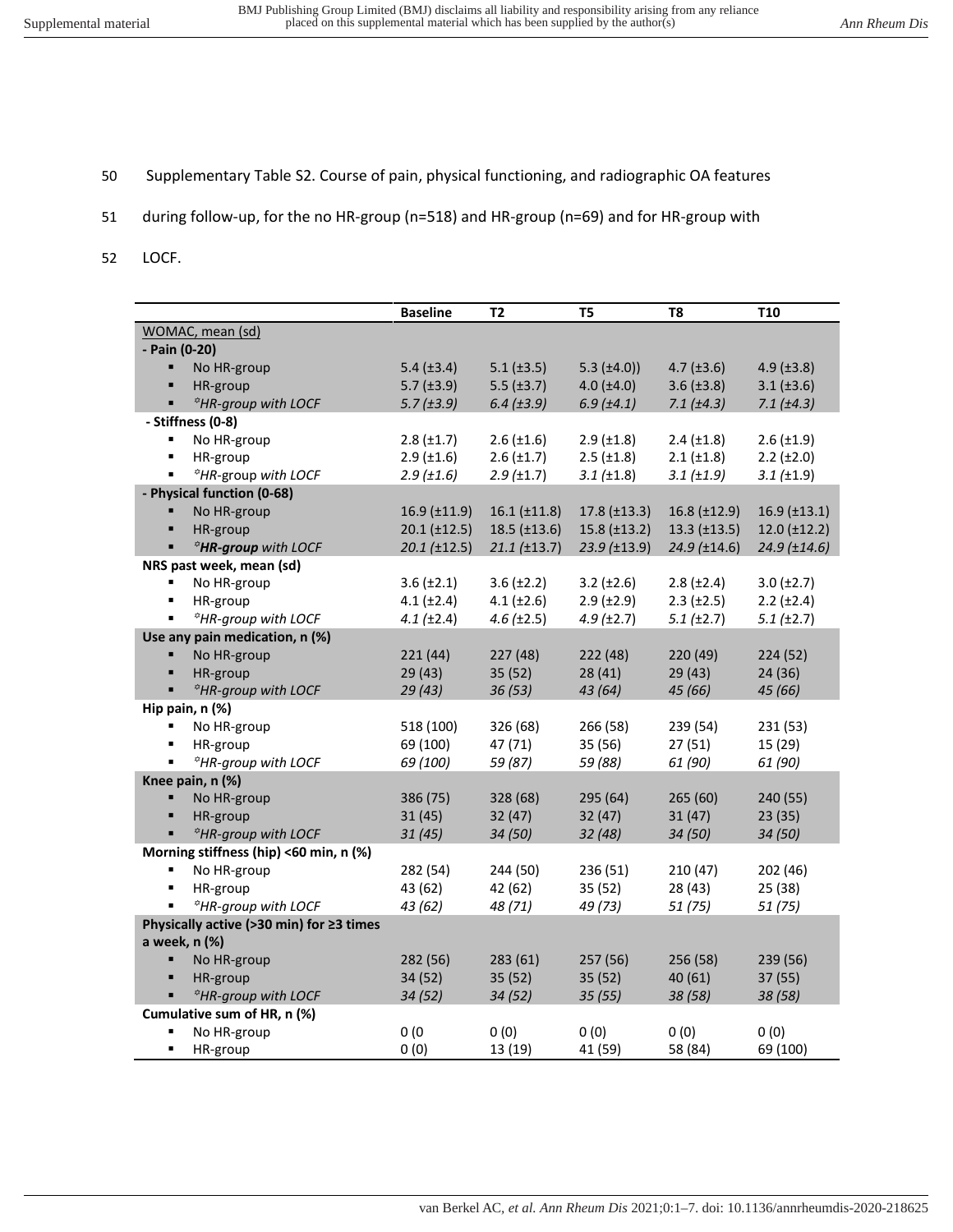| Cumulative sum of KR, n (%)          |                                          |          |          |          |          |          |  |  |  |
|--------------------------------------|------------------------------------------|----------|----------|----------|----------|----------|--|--|--|
| п                                    | No HR-group                              | 0(0)     | 0(0)     | 4(1)     | 8(2)     | 9(2)     |  |  |  |
| п                                    | HR-group                                 | 0(0)     | 0(0)     | 0(0)     | 1(1)     | 1(1)     |  |  |  |
| K/L grade $\geq$ 2 either hip, n (%) |                                          |          |          |          |          |          |  |  |  |
| ٠                                    | No HR-group                              | 73 (14)  | 92(20)   | 134 (30) | 174 (39) | 252 (59) |  |  |  |
|                                      | HR-group                                 | 37 (54)  | 374 (66) | 17 (61)  | 8(73)    |          |  |  |  |
|                                      | K/L grade $\geq$ 2 either knee, n (%)    |          |          |          |          |          |  |  |  |
| п                                    | No HR-group                              | 64 (13)  | 103(21)  | 166(37)  | 221(51)  | 293(69)  |  |  |  |
| п                                    | HR-group                                 | 12(17)   | 16(24)   | 30(44)   | 33(51)   | 42 (65)  |  |  |  |
|                                      | Clinical OA* either hip, n (%)           |          |          |          |          |          |  |  |  |
| ٠                                    | No HR-group                              | 125 (24) | 171 (33) | 205 (40) | 226 (43) | 243 (47) |  |  |  |
| ٠                                    | HR-group                                 | 34 (49)  | 43 (62)  | 51 (74)  | 54 (78)  | 54 (78)  |  |  |  |
| Clinical OA* either knee, n (%)      |                                          |          |          |          |          |          |  |  |  |
| п                                    | No HR-group                              | 194 (38) | 253(49)  | 296 (57) | 320 (62) | 335 (65) |  |  |  |
| п                                    | HR-group                                 | 12(17)   | 24(35)   | 26(38)   | 28 (41)  | 30(44)   |  |  |  |
|                                      | Painful internal rotation any hip, n (%) |          |          |          |          |          |  |  |  |
| ٠                                    | No HR-group                              | 271 (53) | 166 (34) | 160 (35) | 151 (34) | 163 (37) |  |  |  |
| ٠                                    | HR-group                                 | 50 (73)  | 30(55)   | 29 (74)  | 14 (70)  | 14 (78)  |  |  |  |
| ٠                                    | *HR-group with LOCF                      | 50(73)   | 41 (60)  | 50 (75)  | 53 (79)  | 53 (79)  |  |  |  |
|                                      | Painful external rotation any hip, n (%) |          |          |          |          |          |  |  |  |
| п                                    | No HR-group                              | 131 (33) | 69(13)   | 101(22)  | 77(18)   | 80(19)   |  |  |  |
| п                                    | HR-group                                 | 28(50)   | 17(32)   | 13(45)   | 8(44)    | 8(67)    |  |  |  |
| п                                    | <sup>*</sup> HR-group with LOCF          | 28(50)   | 27(42)   | 36(56)   | 37(58)   | 37(58)   |  |  |  |
| Painful flexion any hip, n (%)       |                                          |          |          |          |          |          |  |  |  |
| ٠                                    | No HR-group                              | 265 (52) | 199 (41) | 174 (38) | 138 (31) | 146 (34) |  |  |  |
| ٠                                    | HR-group                                 | 48 (71)  | 28(51)   | 17 (55)  | 17 (65)  | 12 (75)  |  |  |  |
| ٠                                    | <sup>*</sup> HR-aroup with LOCF          | 48 (71)  | 39 (57)  | 42 (63)  | 45 (67)  | 45 (67)  |  |  |  |

53 Values are: mean values ± the standard deviation, or number (percentages %). \*according to

54 the clinical criteria of the American College of Rheumatology; once those clinical ACR criteria

55 are satisfied, the case will be seen as clinical hip or knee OA. NRS= Numeric Rating Scale (0-10).

56 WOMAC = Western Ontario and McMaster osteoarthritis index. K/L= Kellgren and Lawrence

57 score. <sup>*a*</sup> HR-group with LOCF: for the participants of the HR-group we also show the

58 observations with the last observation carried forward (LOCF) up to the last visit prior to HR.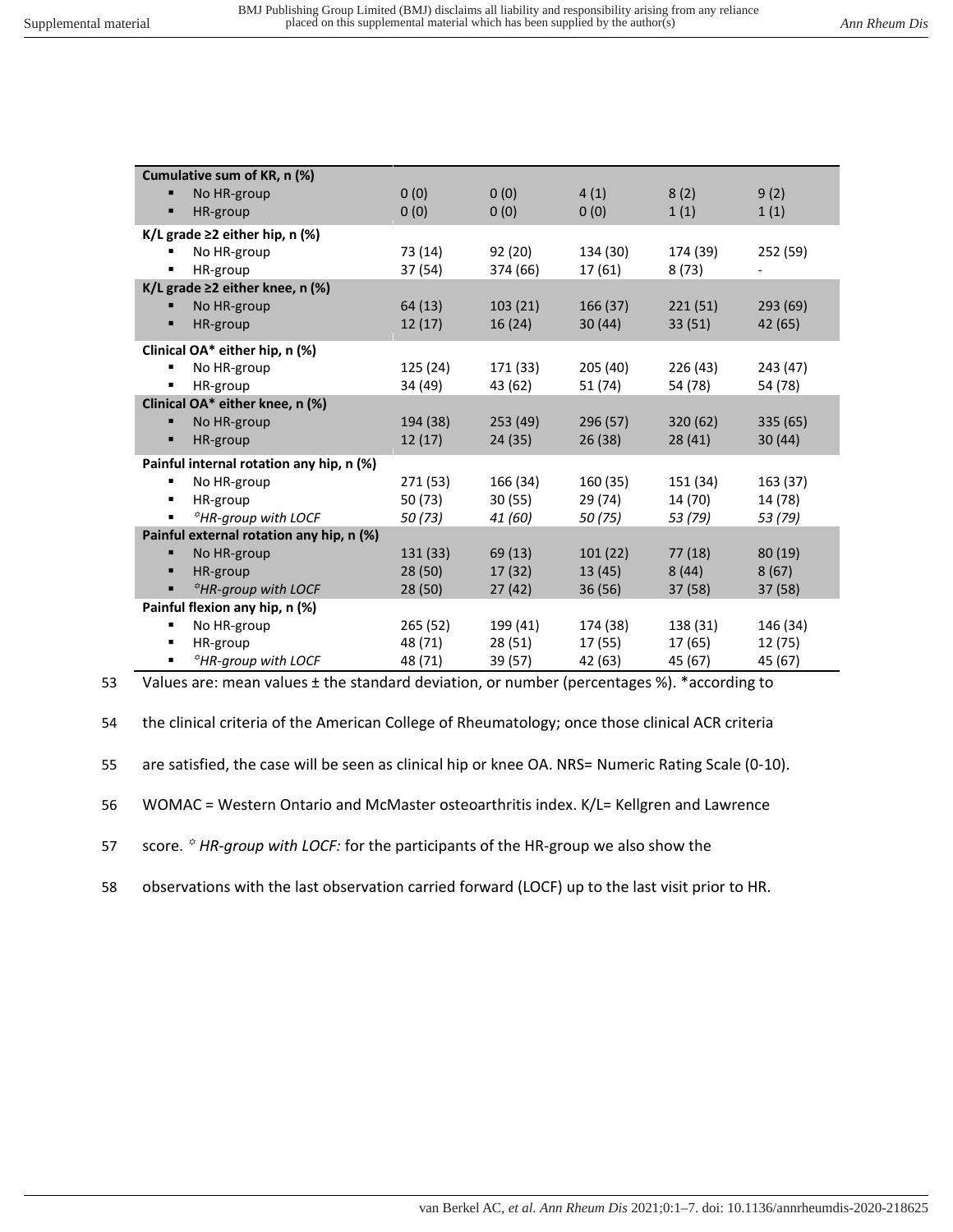## 59 Supplementary Table S3. Course of pain, physical functioning, and radiographic OA feature

60 during follow-up with LOCF.

|                                             | <b>Baseline</b>     | T <sub>2</sub>       | T <sub>5</sub>       | T8                   | T <sub>10</sub>     |
|---------------------------------------------|---------------------|----------------------|----------------------|----------------------|---------------------|
| WOMAC, mean (sd)                            |                     |                      |                      |                      |                     |
| - Pain (0-20)                               | 5.4 $(\pm 3.4)$     | 5.3 $(\pm 3.6)$      | $5.5$ ( $\pm 4.0$ )  | $5.0$ ( $\pm 3.8$ )  | $5.2$ ( $\pm 3.9$ ) |
| H-group with LOCF for HR<br>$\circ$         | $4.8 (\pm 3.2)$     | $4.6 \ (\pm 3.6)$    | $5.1 (\pm 3.9)$      | $4.6 \ (\pm 3.8)$    | $4.8 (\pm 3.7)$     |
| H&K-group with LOCF for HR<br>$\circ$       | $5.7$ ( $\pm 3.5$ ) | $5.6 \ (\pm 3.6)$    | $5.6$ ( $\pm 4.0$ )  | $5.1 (\pm 3.7)$      | $5.4 (\pm4.0)$      |
| - Stiffness (0-8)                           | $2.8 \ (\pm 1.7)$   | $2.6 \ (\pm 1.6)$    | $2.9$ ( $\pm 1.8$ )  | $2.5$ ( $\pm$ 1.8)   | $2.7$ ( $\pm$ 1.9)  |
| H-group with LOCF for HR<br>$\circ$         | $2.5$ ( $\pm 1.6$ ) | $2.4 (\pm 1.6)$      | $2.6 \, (\pm 1.7)$   | $2.4 \ (\pm 1.8)$    | $2.4$ ( $\pm$ 1.8)  |
| H&K-group with LOCF for HR<br>$\circ$       | $2.9$ ( $\pm$ 1.7)  | $2.7 (\pm 1.6)$      | $3.0 (\pm 1.8)$      | $2.6 \ (\pm 1.8)$    | $2.8 (\pm 1.9)$     |
| - Physical function (0-68)                  | 17.2 (±12.0)        | $16.7 \ (\pm 12.1)$  | $18.6 \, (\pm 13.5)$ | $17.8 \ (\pm 13.4)$  | 18.0 (±13.6)        |
| H-group with LOCF for HR<br>$\circ$         | 14.7 (±11.1)        | $14.2$ ( $\pm$ 11.4) | $16.6 \, (\pm 13.1)$ | 15.8 (±12.9)         | $15.8 \ (\pm 12.1)$ |
| H&K-group with LOCF for HR<br>$\circ$       | 18.3 (±12.2)        | $17.7 \ (\pm 12.3)$  | $19.3$ (±13.6)       | $18.6 \, (\pm 13.5)$ | 18.8 (±14.0)        |
| NRS past week, mean (sd)                    | $3.7 (\pm 2.1)$     | $3.7 (\pm 2.3)$      | $3.4 (\pm 2.7)$      | $3.1 (\pm 2.6)$      | $3.3 (\pm 2.8)$     |
| H-group with LOCF for HR<br>$\circ$         | $3.4 (\pm 2.2)$     | $3.2 \ (\pm 2.3)$    | $3.6 (\pm 2.6)$      | $3.1 (\pm 2.7)$      | $3.3 \ (\pm 2.8)$   |
| H&K-group with LOCF for HR<br>$\circ$       | $3.8 (\pm 2.1)$     | $4.0 (\pm 2.2)$      | $3.4 (\pm 2.7)$      | $3.1 (\pm 2.6)$      | $3.4 (\pm 2.7)$     |
| Use any pain medication, n (%)              | 250 (43)            | 264 (48)             | 266 (50)             | 266 (52)             | 270 (54)            |
| H-group with LOCF for HR<br>$\circ$         | 63(38)              | 62 (40)              | 72 (48)              | 68 (47)              | 73 (51)             |
| H&K-group with LOCF for HR<br>$\circ$       | 187 (46)            | 202 (52)             | 194 (51)             | 198 (54)             | 197 (55)            |
| Hip pain, n (%)                             | 588 (100)           | 386 (70)             | 325 (61)             | 301 (59)             | 293 (58)            |
| H-group with LOCF for HR<br>$\circ$         | 170 (100)           | 121(77)              | 108 (72)             | 96 (66)              | 85 (59)             |
| H&K-group with LOCF for HR<br>$\circ$       | 418 (100)           | 265(67)              | 217(57)              | 205 (56)             | 208 (58)            |
| Knee pain, n (%)                            | 418 (71)            | 363 (66)             | 327 (62)             | 300 (59)             | 275(55)             |
| H-group with LOCF for HR<br>$\circ$         | 0(0)                | 57 (36)              | 54 (36)              | 53 (36)              | 50(35)              |
| H&K-group with LOCF for HR<br>$\circ$       | 418 (100)           | 306 (77)             | 273 (72)             | 247 (68)             | 225(63)             |
| Morning stiffness(hip)<60 min, n (%)        | 326 (55)            | 293 (53)             | 286 (54)             | 262 (51)             | 254 (50)            |
| H-group with LOCF for HR<br>$\circ$         | 101 (59)            | 90 (57)              | 87 (58)              | 78 (53)              | 75 (52)             |
| H&K-group with LOCF for HR<br>$\circ$       | 225 (54)            | 203(51)              | 199 (53)             | 184 (50)             | 179 (49)            |
| Physically active (>30 min) for ≥3 times a  |                     |                      |                      |                      |                     |
| week, n (%)                                 | 316 (55)            | 318 (60)             | 292 (56)             | 294 (58)             | 277 (56)            |
| H-group with LOCF for HR<br>$\circ$         | 103 (62)            | 89 (58)              | 80 (54)              | 82 (57)              | 82 (58)             |
| H&K-group with LOCF for HR<br>$\circ$       | 213(53)             | 229(60)              | 212(57)              | 212 (58)             | 195 (55)            |
| Painful internal rotation either hip, n (%) | 322 (55)            | 208 (38)             | 211 (40)             | 205 (40)             | 217(43)             |
| H-only with LOCF for HR<br>$\circ$          | 101 (60)            | 68 (43)              | 67(45)               | 67 (46)              | 73 (51)             |
| H&K with LOCF for HR<br>$\circ$             | 221 (53)            | 140 (35)             | 477 (38)             | 138 (38)             | 144 (40)            |
| Painful external rotation either hip, n (%) | 160 (35)            | 96 (19)              | 138 (26)             | 115(23)              | 118 (24)            |
| H-group with LOCF for HR<br>$\circ$         | 45 (34)             | 34(23)               | 45 (30)              | 44 (31)              | 39(28)              |
| H&K-group with LOCF for HR<br>$\circ$       | 115 (28)            | 62(17)               | 93 (25)              | 71 (20)              | 79 (22)             |
| Painful flexion either hip, n (%)           | 315 (54)            | 238 (43)             | 217(41)              | 183 (36)             | 192 (38)            |
| H H-group with LOCF for HR<br>$\circ$       | 94 (56)             | 72 (46)              | 65 (38)              | 57 (39)              | 61 (42)             |
| H&K-group with LOCF for HR<br>$\circ$       | 221 (54)            | 166 (42)             | 152 (40)             | 126 (34)             | 131 (36)            |

61 Values are: mean values ± the standard deviation, or number (percentages %). \*according to

62 the clinical criteria of the American College of Rheumatology; once those clinical ACR criteria